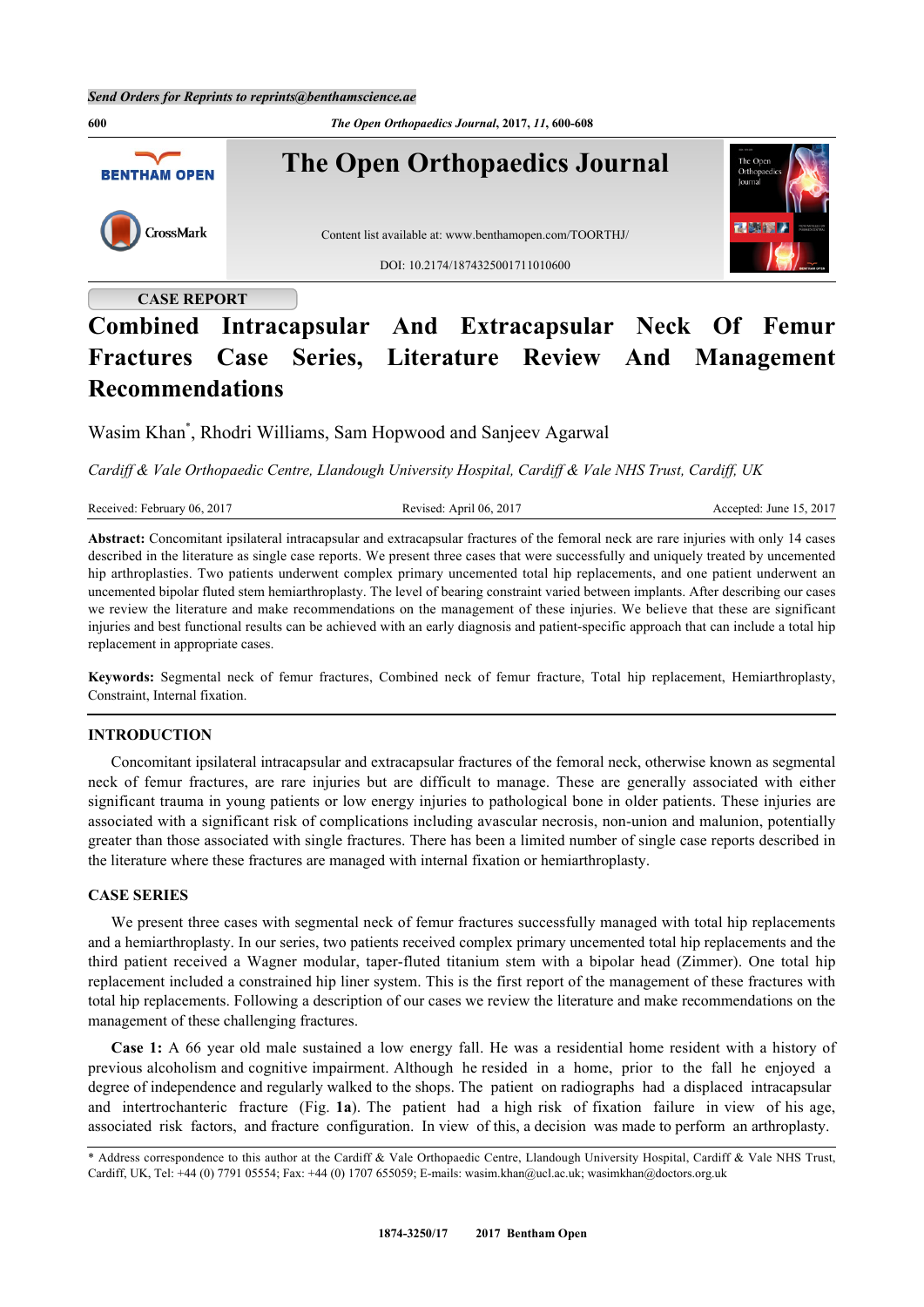The complicating factors were the patient's cognitive impairment and abductor insufficiency secondary to the trochanteric fracture. To address these factors, the patient underwent a complex primary total hip replacement with a constrained liner and trochanteric grip plate (Fig. **[1b](#page-1-0)**). At final follow-up at 18 months he was pleased with the results of surgery and his radiographs were satisfactory. There were no recorded complications. He was mobilising unaided and still managing to go to the shops.



**Fig. (1a).** Anterio-posterior pelvic radiograph of Case 1 following the fall (a).

<span id="page-1-0"></span>

**Fig. (1b).** and after total hip replacement and insertion of trochanteric grip plate (b).

**Case 2:** An 82 year old independent male with a history of hip osteoarthritis had a simple mechanical fall sustaining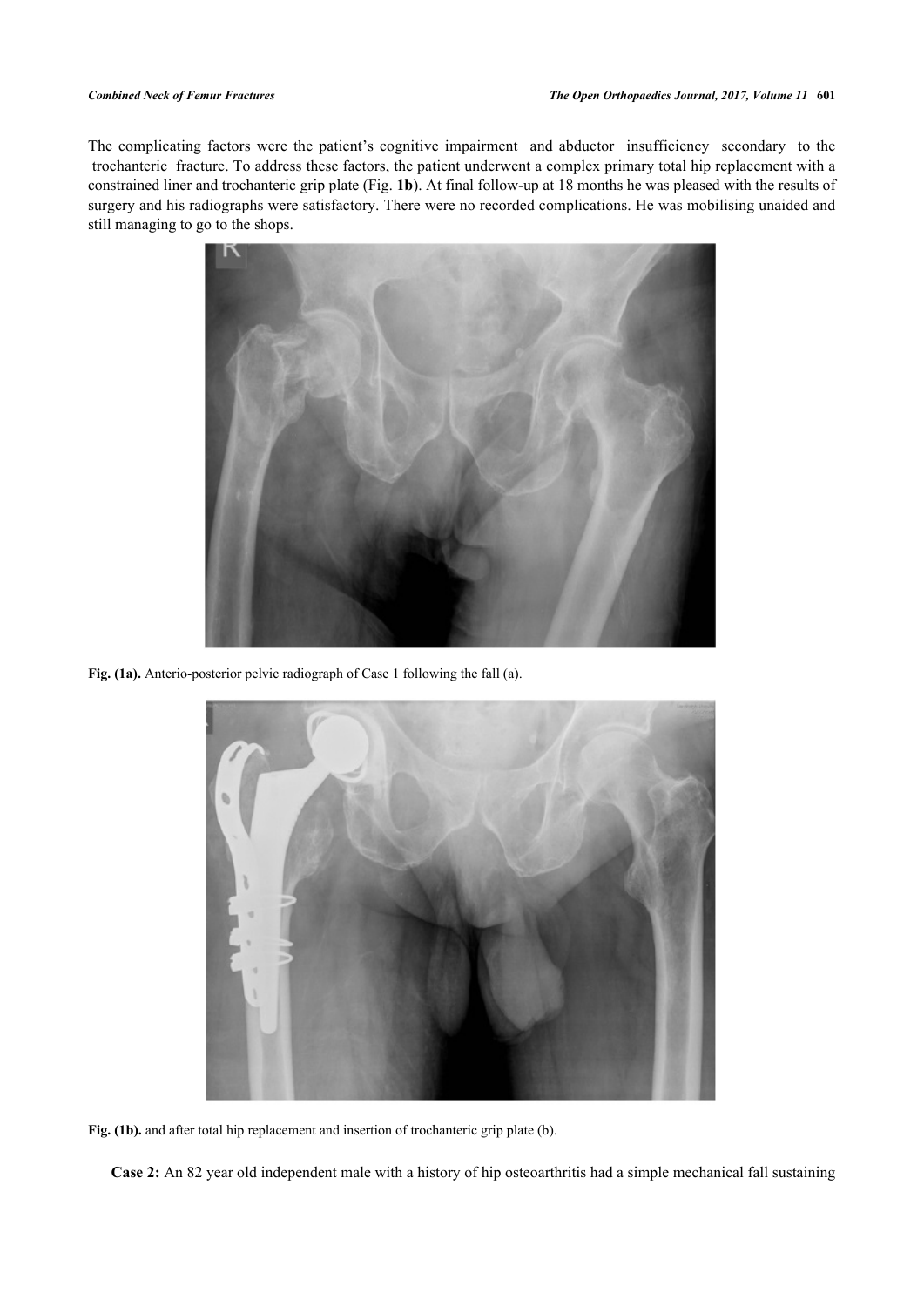an intracapsular fracture with concominant subtrochanteric fracture (Fig. **[2a](#page-1-0)**). Following radiographs, a computerized tomography (CT) scan was performed to better define the fracture configuration and demonstrated fracture comminution. Due to the segmental nature of the fracture and the pre-existing severe arthritis, fixation was not considered a valid option, and the patient underwent a total hip replacement with plate stabilisation for the fracture extension (Fig. **[2b](#page-2-0)**). There were no recorded complications. At final follow-up 12 months post-operatively he was pain free mobilizing with a walking stick and had satisfactory radiographs.



**Fig. (2a).** Anterio-posterior pelvic radiograph of Case 2 following the fall (a).

<span id="page-2-0"></span>

**Fig. (2b).** and after total hip replacement with plate stabilisation (b).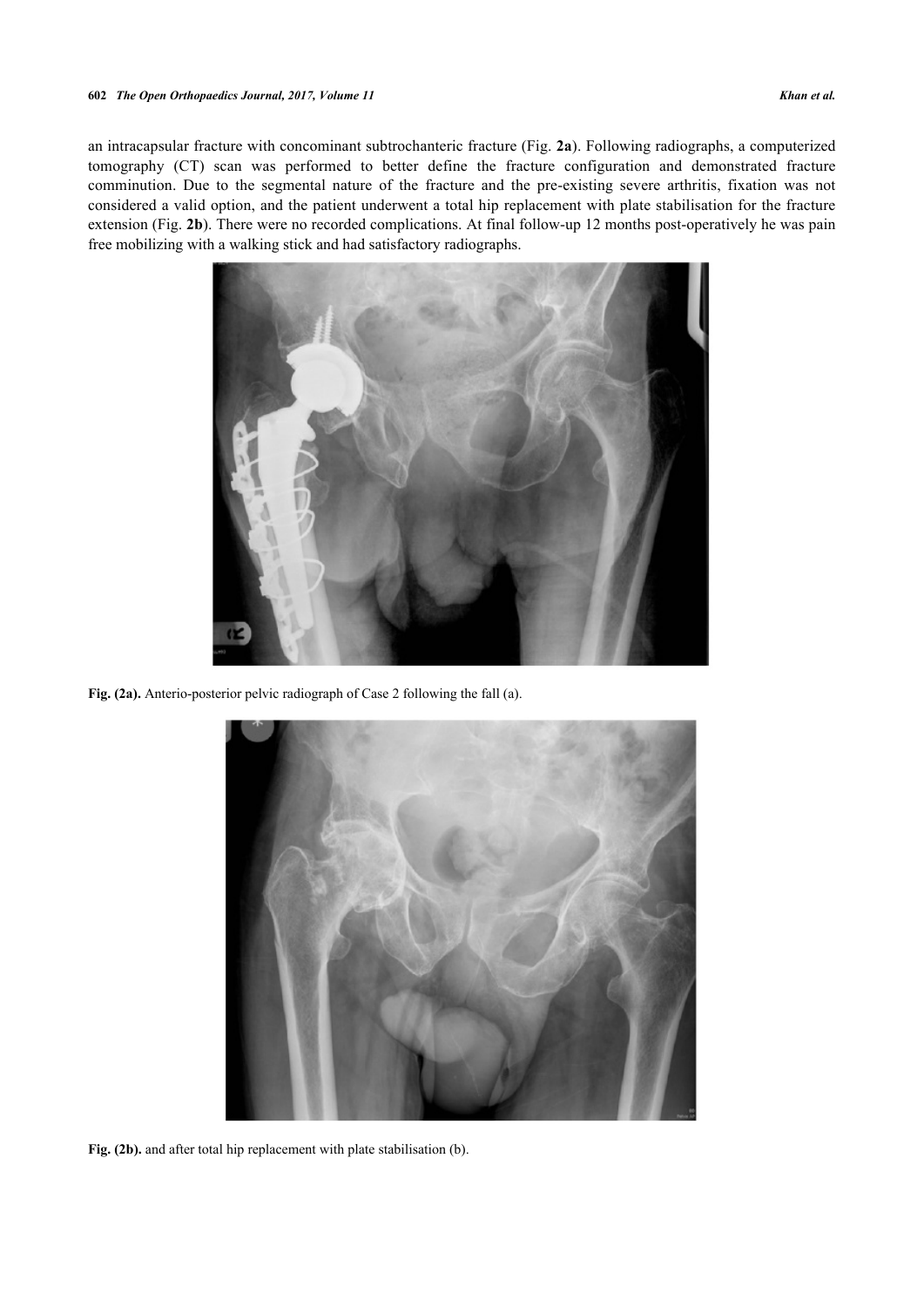**Case 3:** Our third case was an 80 year old nursing home resident with multiple co-morbidities who mobilized with a Zimmer frame. She had a fall and radiographs revealed an intracapsular fracture with concominant subtrochanteric fracture with diaphyseal extension (Fig. **[3a](#page-3-0)**). She had an American Society of Anaesthesiologists (ASA) grade of 3. Various surgical treatments were considered, and to reduce the chances of any revision surgery from failure of fixation, an arthroplasty was performed. A primary femoral stem was not appropriate in view of the fracture configuration and extension, therefore an uncemented modular, taper-fluted titanium stem with a bipolar head was used (Fig. **[3b](#page-3-0)**). There were no recorded complications. At final follow-up at two years post-operatively, the patient remained mobile with a Zimmer frame.



**Fig. (3a).** Anterio-posterior pelvic radiograph of Case 3 following the fall (a).

<span id="page-3-0"></span>

**Fig. (3b).** and after bipolar long-stem hemiarthroplasty (b).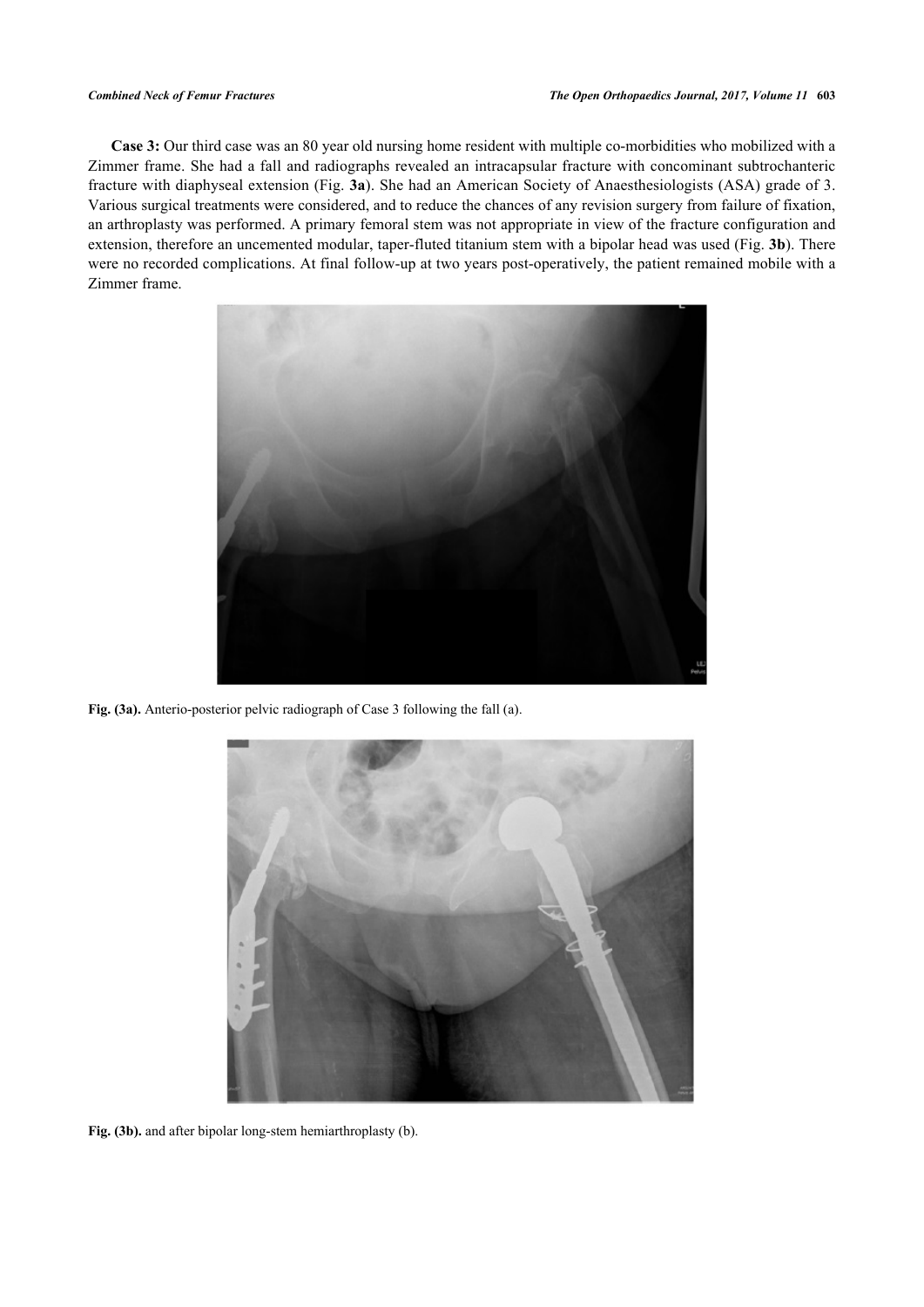# **LITERATURE REVIEW**

 $\mathsf{l}$ 

A review of the literature was performed and 14 cases reports describing 14 segmental neck of femur fractures were identified ranging from 1989 to 2014 [[1](#page-7-0) - [14](#page-8-0)]. The details of these cases are described in (Table **[1](#page-4-0)**). The age ranges of the 14 patients described in the literature and our three patients were plot against the numbers (Fig. **[4](#page-6-0)**) to demonstrate a bimodal distribution of these injuries, similar to other fractures of the neck of femur. The mean age of all patients was 68 years (range 28-97 years). All four patients under the age of 50 years sustained their injuries following a road traffic accident, and 10 of the 12 patients over the age of 60 years had a low energy fracture. The fracture configurations varied, and in five patients additional imaging was performed in addition to radiographs.

| Author                                  | Sex/<br>Age | Mechanism                                           | Fracture<br>Configuration                                                                  | Imaging                                 | Difficulty in<br>diagnosis                                                                                              | <b>Associated</b><br>injuries and<br>comorbidities                                                                                          | Management                                                                                                                            | <b>Follow</b><br>up | <b>Outcome</b> and<br>complications at<br>final follow-up                                                                                     |
|-----------------------------------------|-------------|-----------------------------------------------------|--------------------------------------------------------------------------------------------|-----------------------------------------|-------------------------------------------------------------------------------------------------------------------------|---------------------------------------------------------------------------------------------------------------------------------------------|---------------------------------------------------------------------------------------------------------------------------------------|---------------------|-----------------------------------------------------------------------------------------------------------------------------------------------|
| An et al.<br>1989 [1]                   |             |                                                     | Four-part<br>97M Twisting fall intertochanteric &<br>subcapital fracture                   | Radiographs                             | Subcapital<br>fracture on<br>subsequent<br>imaging whilst<br>patient in<br>traction awaiting<br>medical<br>optimisation | Arrythmia<br>requiring<br>cardioversion<br>preoperatively                                                                                   | Long porous<br>coated stem with<br>a bipolar head<br>hemiarthroplasty<br>and cerclage<br>wires. Bone<br>grafting to medial<br>cortex. | 8<br>months         | Asymptomatic                                                                                                                                  |
| Pemberton et<br>al. 1989 <sup>[2]</sup> | 73 F        | Fell getting<br>out of bed                          | Subcapital Garden<br>IV & basal<br>cervical fracture                                       | Radiographs<br>and isotope<br>bone scan | Radioisotope<br>bone scan to<br>confirm acute<br>nature of both<br>fractures                                            | Nil                                                                                                                                         | Five hole DHS                                                                                                                         | 30<br>months        | No problems<br>relating to hip.<br>No evidence of<br>AVN on<br>radiographs or<br>isotope bone<br>scan.                                        |
| Cohen $&$<br>Rzetelny<br>1999 [3]       |             | 79 F Fall at home                                   | Comminuted<br>pertrochanteric &<br>subcapital fracture                                     | Rdiographs                              | Subcapital<br>fracture noticed<br>intraoperatively<br>on fluoroscopic<br>screening                                      | Nil                                                                                                                                         | Four hole DHS                                                                                                                         | 24<br>months        | Painfree,<br>mobilising with a<br>stick                                                                                                       |
| Lawrence &<br>Isaacs 1993<br>$[4]$      | 72F         | Run over by<br>a car                                | Intertrochanteric<br>& subcapital<br>Garden II fracture                                    | Radiographs<br>and CT                   | Suspected<br>subcapital<br>fracture<br>requiring CT<br>scan for<br>delineation                                          | Contralateral<br>pubic rami<br>fractures.<br>pulmonary<br>contusions                                                                        | Four hole DHS                                                                                                                         | 1<br>month          | Satisfactory<br>radiographs.<br>Discharged to<br>hospice at 2<br>months and died<br>shortly afterwards<br>of metastatic<br>bowel carcinoma    |
| Kumar et al.<br>2001 [5]                | 83F         | Slid down<br>couch<br>landing<br>directly on<br>hip | Comminuted<br>intertrochanteric<br>& subcapital<br>Garden II fracture                      | Radiographs                             | Nil                                                                                                                     | Arryhthmia<br>requiring<br>correction<br>preoperatively                                                                                     | Derotation screw,<br>five hole DHS.<br>and trochanteric<br>grip plate                                                                 | 12<br>months        | FWB with no hip<br>pain.<br>Radiographs with<br>satisfactory<br>healing and<br>minimal head<br>collapse, Bone<br>scan with<br>evidence of AVN |
| Lakshmanan<br>& Peehal<br>2005 [6]      | 91 F        | Fell from<br>bed                                    | Intracapsular<br>fracture extending<br>to the<br>extracapsular<br>lesser trochanter        | Radiographs                             | Nil                                                                                                                     | Nil                                                                                                                                         | Cemented<br>hemiarthroplasty                                                                                                          | 6<br>moths          | Satisfactory<br>clinically and<br>radiographically                                                                                            |
| Sayegh et al.<br>2005 [7]               | 54<br>M     | Crush injury<br>in an olive<br>press                | Pertrochanteric<br>and subcapital<br>fracture with a<br>nondisplaced<br>greater trochanter | Radiographs                             | Nil                                                                                                                     | Extensive soft<br>tissue injury to<br>ipsilateral<br>distal third<br>femur and<br>knee, and<br>closed fracture<br>to ipsilateral<br>humerus | Open reduction<br>and 5 hole DHS<br>and cerclage wire                                                                                 | 58<br>months        | 2cm shortening<br>clinically, but<br>satisfactory<br>radiographs with<br>union.                                                               |

<span id="page-4-0"></span>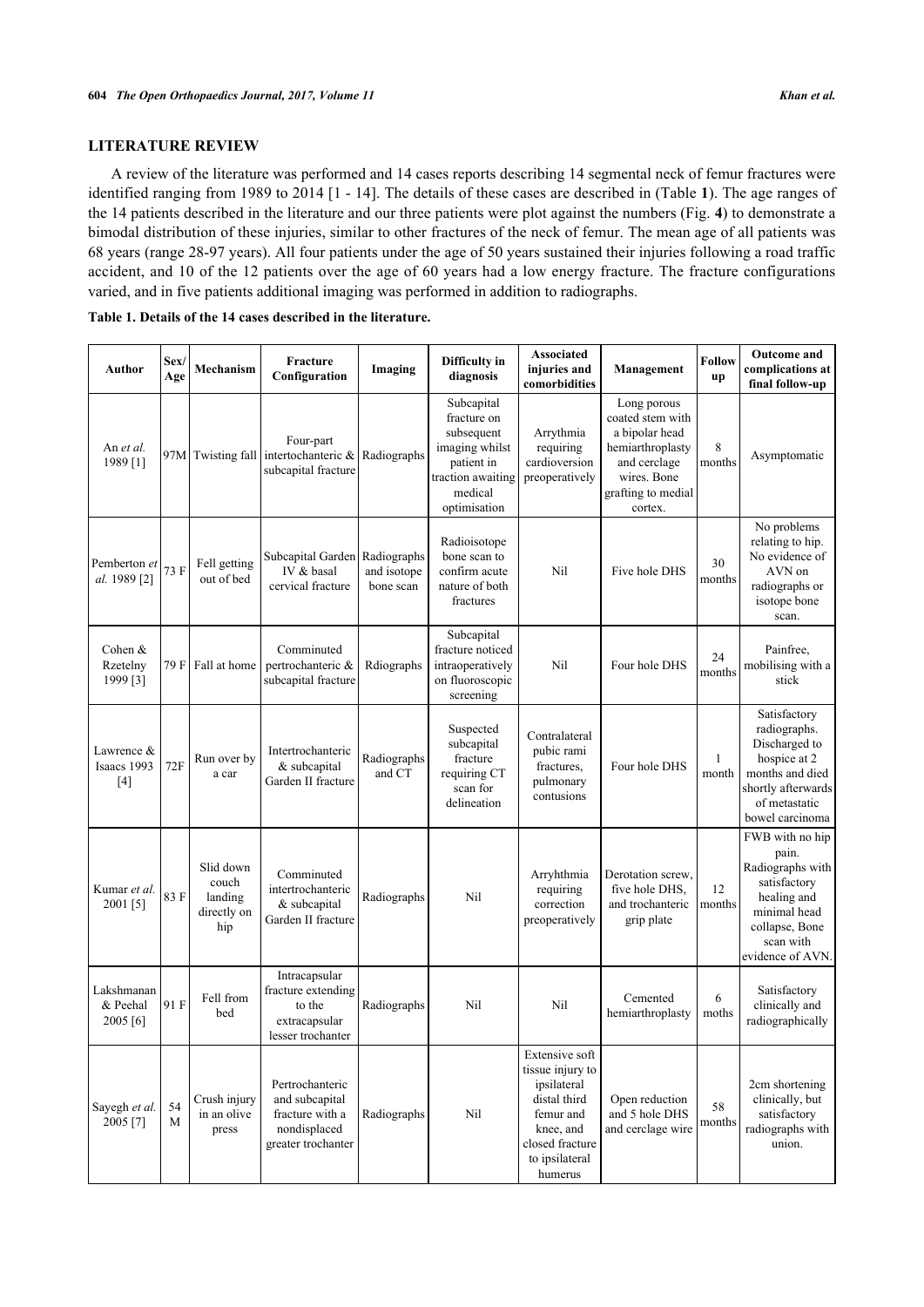*(Table 1) contd.....*

| Author                                  | Sex/<br>Age       | Mechanism                                                            | Fracture<br>Configuration                                                                       | Imaging               | Difficulty in<br>diagnosis                                                                                                                                              | <b>Associated</b><br>injuries and<br>comorbidities                                                                      | Management                                                                               | Follow<br>up | <b>Outcome</b> and<br>complications at<br>final follow-up                                                                                              |
|-----------------------------------------|-------------------|----------------------------------------------------------------------|-------------------------------------------------------------------------------------------------|-----------------------|-------------------------------------------------------------------------------------------------------------------------------------------------------------------------|-------------------------------------------------------------------------------------------------------------------------|------------------------------------------------------------------------------------------|--------------|--------------------------------------------------------------------------------------------------------------------------------------------------------|
| Butt et al.<br>2007 [8]                 | 30<br>$\mathbf M$ | <b>RTA</b>                                                           | Intracapsular and<br>& reverse oblique<br>intertrochanteric<br>fracture                         | Radiographs           | Nil                                                                                                                                                                     | Nil                                                                                                                     | DHS with<br>derotation screw                                                             | 12<br>months | Pain free with no<br><b>AVN</b>                                                                                                                        |
| Poulter &<br>Ashworth<br>2007[9]        | 76 F              | Not stated                                                           | Minimally<br>displaced<br>intertrochanteric<br>$&$ slightly<br>angulated<br>subcapital fracture | Radiographs           | Nil                                                                                                                                                                     | Nil                                                                                                                     | Percutaneous<br>compression plate<br>(two sliding)<br>screws in barrels<br>with a plate) | 4<br>months  | FWB, no pain,<br>good ROM.<br>Satisfactory<br>radiographs at 3<br>months.                                                                              |
| Dhar et al.<br>2008 [10]                | 30<br>M           | <b>RTA</b>                                                           | Femoral neck and<br>trochanteric<br>reverse oblique<br>fracture                                 | Radiographs           | Nil                                                                                                                                                                     | Nil                                                                                                                     | Two<br>intertrochanteric<br>lag screws, a<br>DCP, and two<br>cannulated neck<br>screws.  | 12<br>months | Pain free with no<br><b>AVN</b>                                                                                                                        |
| Perry $\&$<br><b>Scott 2008</b><br>[11] | 86 F              | Fall at home                                                         | Displaced<br>intertrochanteric<br>& undisplaced<br>intracapsular<br>fracture                    | Radiographs           | Intracapsular<br>fracture missed<br>on initial<br>radiographs and<br>only appreciated<br>once displaced<br>following DHS<br>fixation and 10<br>weeks of<br>mobilisation | Nil                                                                                                                     | Four hole DHS                                                                            | 3<br>months  | <b>Fixation</b> failed<br>despite 4 weeks<br>of protected<br>weight bearing,<br>but patient<br>refused further<br>surgery                              |
| Loupasis et<br>al. 2010 [12]            | 36<br>M           | Motorcyclist<br>thrown after<br>head on<br>collision<br>with car     | Displaced<br>intertrochanteric<br>& subcapital<br>Garden II fracture                            | Radiographs           | Nil                                                                                                                                                                     | Nil                                                                                                                     | Three hole DHS<br>with a derotation<br>screw                                             | 24<br>months | Asymptomatic,<br>resumed normal<br>activities. Harris<br>hip score 93.0.<br>Radiographs<br>satisfactory with<br>no AVN.                                |
| Neogi et al.<br>2011 [13]               | 28<br>M           | Front seat<br>unrestrained<br>passenger<br>involved in<br><b>RTA</b> | Reverse oblique<br>trochanteric and<br>minimally<br>displaced<br>intracapsular<br>fracture      | Radiographs<br>and CT | Intracapsular<br>fracture only<br>identified on CT<br>scans performed<br>for contralateral<br>hip<br>investigations                                                     | Contralateral<br>posterior hip<br>dislocation,<br>posterior<br>acetabular<br>fracture and<br>femoral shaft<br>fracture. | DCS and<br>derotation screw                                                              | 28<br>months | Good fuctional<br>outcome with no<br><b>AVN</b>                                                                                                        |
| Tahir et al.<br>2014 [14]               | 87F               | Fall at<br>nursing<br>home                                           | Minimally<br>displaced<br>intertrochanteric<br>and subcapital<br>fracture                       | Radiographs<br>and CT | Nil                                                                                                                                                                     | Cardiac<br>arrhythmias<br>noticed on<br>admission                                                                       | Cemented bipolar<br>hemiarthroplasty<br>and trochanteric<br>plate                        | 3<br>months  | Postoperative<br>wound discharge<br>requiring vaccum<br>dressing.<br>At final follow-<br>up, improving<br>mobility and<br>satisfactory<br>radiographs. |

AVN= Avascular Necrosis, RTA= Road Traffic Accident, CT= Computerised Tomography, DHS= Dynamic Hip Screw, FWB= Full Weight Bearing, DCS= Dynamic Condylar Screw, ROM= Range of Movement.

In four of the 14 cases described in the literature, the fractures were not initially appreciated, and in two cases further imaging was performed to investigate the fracture configuration further. An *et al.* [[1\]](#page-7-0) appreciated the additional fracture when the patient had repeat radiographs whilst waiting to be medically optimised for surgery. Cohen & Rzetelny [[3\]](#page-7-2) noticed the additional fracture on intra-operative fluoroscopic screening. Perry & Scott [[11\]](#page-8-1) only noticed the intracapsular fracture once it displaced after 10 weeks of mobilisation following dynamic hip screw fixation of the intertrochanteric fracture. Neogi *et al.* [[13\]](#page-8-3) only identified the extent of the fracture on CT scanning of the contralateral fracture dislocated hip. Three of the six patients with high energy injuries had significant associated injuries. Interestingly three of seven low energy injuries described in the literature were noticed to have arrhythmias on presentation that needed to be managed before surgery.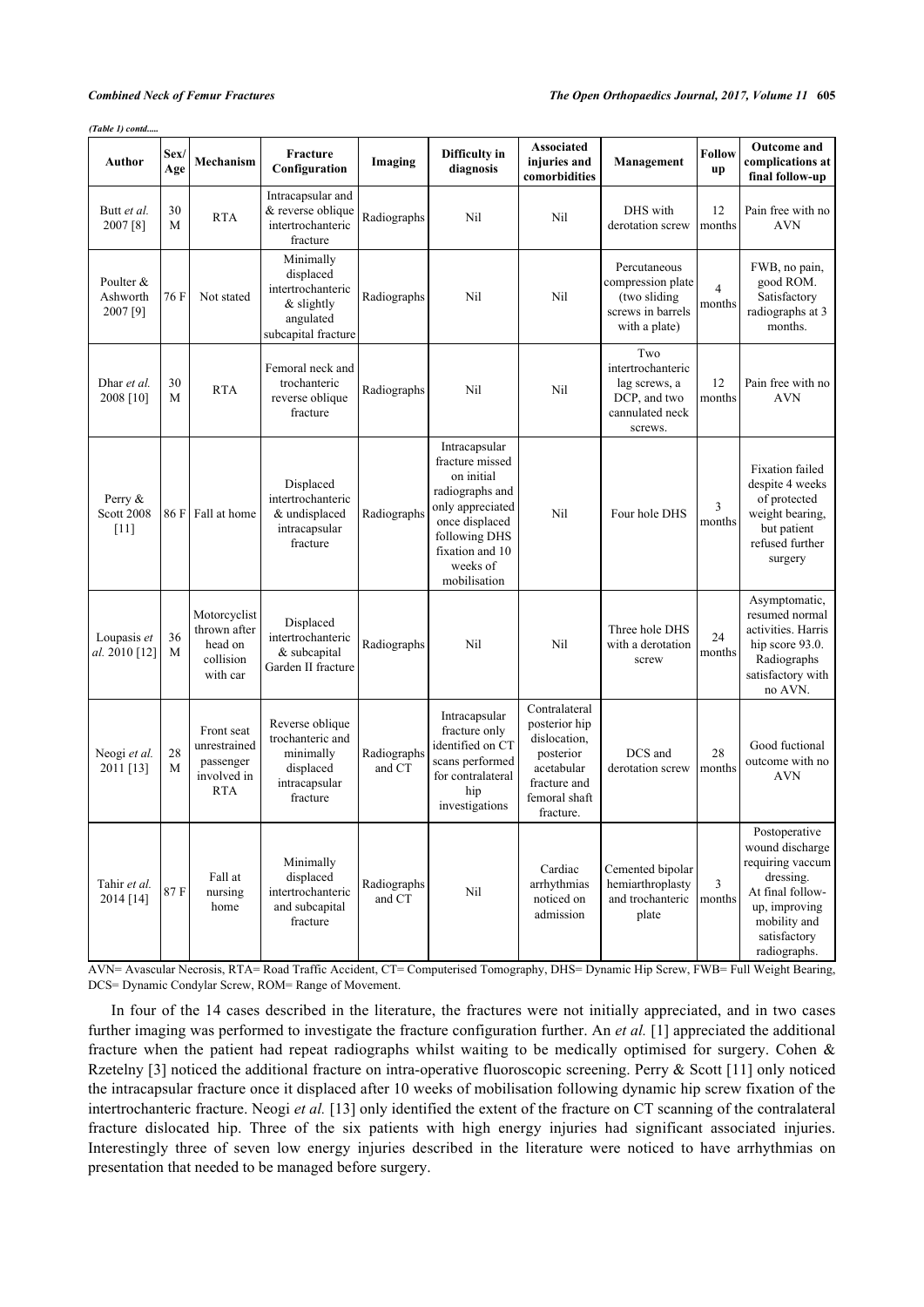### **606** *The Open Orthopaedics Journal, 2017, Volume 11 Khan et al.*

The 14 cases reported in the literature so far have been managed in a heterogeneous fashion. Eleven cases underwent fixation with dynamic hip screws, dynamic condylar screws or similar constructs. Three patients underwent hemiarthroplasties. The 14 cases previously described in the literature were followed up for on average of 15 months (range 1-58 month). Interestingly, most patients did well with only one report of avascular necrosis (AVN) [[5\]](#page-7-4). The patient whose fixation failed as the extent of fracture was not recognised intraoperatively refused further surgery [[11\]](#page-8-1). One patient with a high energy injury ended up with a 2cm shortening [[7\]](#page-7-6). One patient died shortly after surgery from other causes [[4\]](#page-7-3).

<span id="page-6-0"></span>

Fig. (4). Graph demonstrating the age ranges on the x-axis and the number of cases described inth eliterature on the y-axis. A bimodal distribution is demonstrated.

# **DISCUSSION**

Older patients with low energy fractures need to be optimised before surgery and this may need input from medical and anaesthetic teams [[15\]](#page-8-4). There are a number of surgical treatment options available for neck of femur fractures [[16\]](#page-8-5). The AVN rate of intracapsular fractures depends on the age of the patient; the rate is 20% in patients younger than 60 years old, and 12.5% in patients between the ages of 60 and 80 years old [\[17\]](#page-8-6). The rate is likely to be higher in patients with segmental injuries due to the extent of bony and soft tissue disruption. This needs to be borne in mind when considering the optimal surgical management. Although our patients did well following arthroplasty, the literature, albeit with short follow-ups, does suggest good results with internal fixation. Cement augmentation of internal fixation has been described and may further reduce the incidence of complications in these difficult injuries [[18\]](#page-8-7). There is increasing evidence that elderly patients with displaced neck of femur fractures do better with arthroplasty than with internal fixation [[19\]](#page-8-8).

We believe that arthroplasty alleviates the risk of AVN, non-union and mal-union associated with fracture fixation and pathological bone, and also allows a more constrained implant where there are concerns regarding stability. In our case series, the level of bearing constraint varied between cases, and this too is an important consideration in deciding the arthroplasty implants. We considered a greater level of constraint of a cup in Case 1 as the patient had a history of cognitive impairment and alcoholism, and a hip fracture configuration suggesting abductor deficiency. We advocate the use of uncemented implants, without potential cement interposition at the fracture site to ensure union.

One limitation of our case series is that it is a retrospective series from a single centre. The cases were managed according to the preference of the operating surgeon and hence different implants were used. These nevertheless highlight that arthroplasty is a valid option where the risks of internal fixation are high.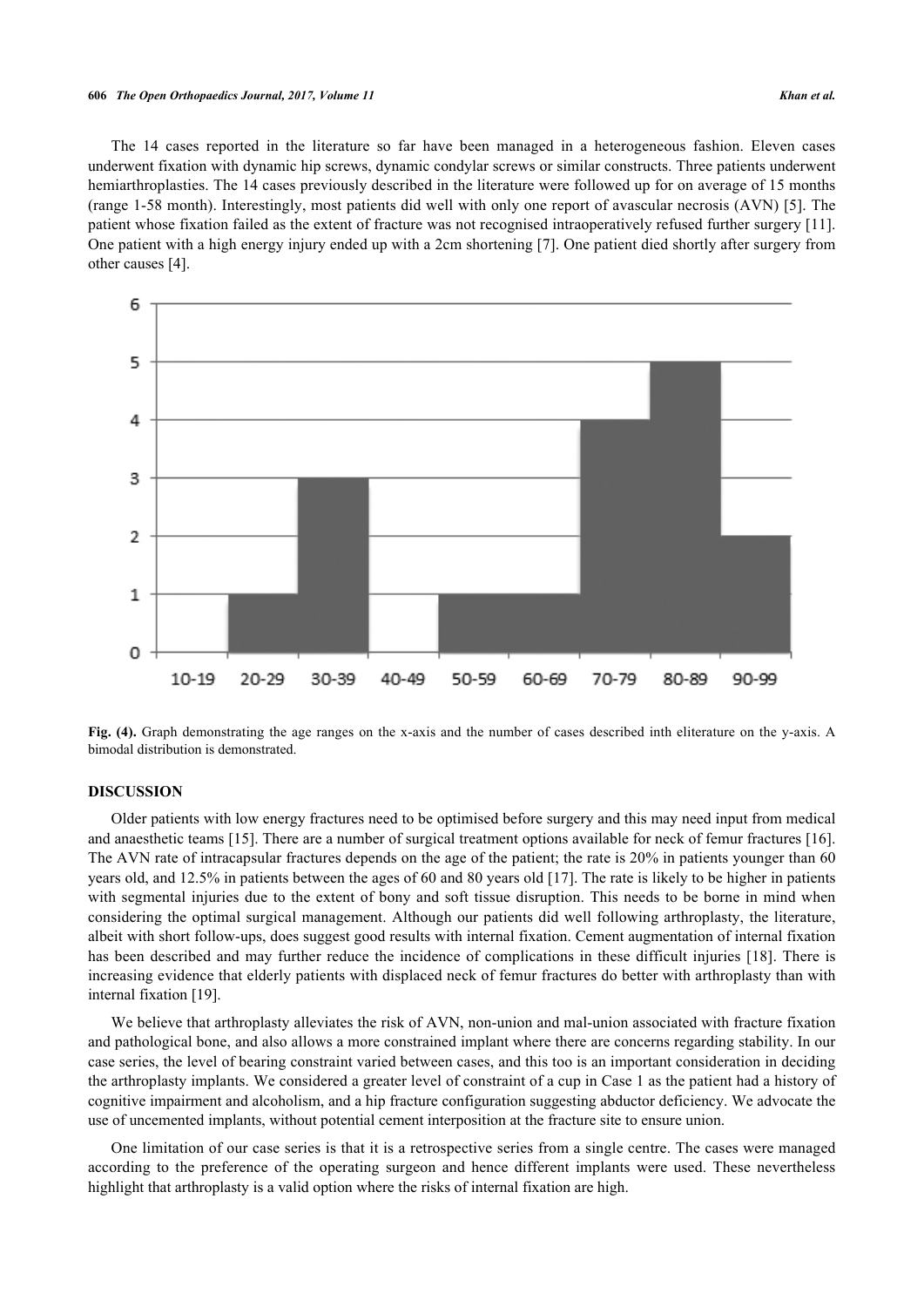# **RECOMMENDATIONS**

We recommend a high index of suspicion when assessing radiographs, and further imaging where the radiographs do not demonstrate the fracture pattern clearly. The management of high energy injuries needs to follow appropriate protocol and the presence of distracting injuries should be considered when assessing for injuries. Although the literature suggests that internal fixation is appropriate for healthier and younger patients, there is increasing evidence that elderly patients and those with co-morbidities with displaced neck of femur fractures do better with arthroplasty.

# **CONCLUSION**

In conclusion, these fractures are rare but present a challenging problem. We believe that these are significant injuries and best functional results can be achieved with an early diagnosis and patient-specific approach that can include a total hip replacement in appropriate cases.

## **ETHICS APPROVAL AND CONSENT TO PARTICIPATE**

Not applicable.

# **HUMAN AND ANIMAL RIGHTS**

No Animals/Humans were used for studies that are base of this research.

### **CONSENT FOR PUBLICATION**

Not applicable.

# **CONFLICT OF INTEREST**

The authors declare no conflict of interest, financial or otherwise

# **ACKNOWLEDGEMENTS**

Declared none.

## **REFERENCES**

- <span id="page-7-0"></span>[1] An HS, Wojcieszek JM, Cooke RF, Limbird R, Jackson WT. Simultaneous ipsilateral intertrochanteric and subcapital fracture of the hip. A case report. Orthopedics 1989; 12(5): 721-3. [PMID: [2657683\]](http://www.ncbi.nlm.nih.gov/pubmed/2657683)
- <span id="page-7-1"></span>[2] Pemberton DJ, Kriebich DN, Moran CG. Segmental fracture of the neck of the femur. Injury 1989; 20(5): 306-7. [\[http://dx.doi.org/10.1016/0020-1383\(89\)90179-4](http://dx.doi.org/10.1016/0020-1383(89)90179-4)] [PMID: [2613321](http://www.ncbi.nlm.nih.gov/pubmed/2613321)]
- <span id="page-7-2"></span>[3] Cohen I, Rzetelny V. Simultaneous ipsilateral pertrochanteric and subcapital fractures. Orthopedics 1999; 22(5): 535-6. [PMID: [10348115\]](http://www.ncbi.nlm.nih.gov/pubmed/10348115)
- <span id="page-7-3"></span>[4] Isaacs C, Lawrence B. Concomitant ipsilateral intertrochanteric and subcapital fracture of the hip. J Orthop Trauma 1993; 7(2): 146-8. [\[http://dx.doi.org/10.1097/00005131-199304000-00008](http://dx.doi.org/10.1097/00005131-199304000-00008)] [PMID: [8459300\]](http://www.ncbi.nlm.nih.gov/pubmed/8459300)
- <span id="page-7-4"></span>[5] Kumar R, Khan R, Moholkar K, Smyth H, Borton D. A rare combination fracture of the neck of femur. Eur J Orthop Surg Traumatol 2001; 11: 59-61. [\[http://dx.doi.org/10.1007/BF01706667\]](http://dx.doi.org/10.1007/BF01706667)
- 
- <span id="page-7-5"></span>[6] Lakshmanan P, Peehal JP. Management of an unusual intra- and extra-capsular subcapital femoral neck fracture. Acta Orthop Belg 2005; 71(5): 622-5. [PMID: [16305092\]](http://www.ncbi.nlm.nih.gov/pubmed/16305092)
- <span id="page-7-6"></span>[7] Sayegh F, Karataglis D, Trapotsis S, Christopforides J, Pournaras J. Concomitant ipsilateral pertrochanteric and subcapital fracture of the proximal femur. Eur J Trauma 2005; 31: 64-7. [\[http://dx.doi.org/10.1007/s00068-005-1413-5\]](http://dx.doi.org/10.1007/s00068-005-1413-5)
- <span id="page-7-7"></span>[8] Butt MF, Dhar SA, Hussain A, Gani NU, Kangoo KA, Farooq M. Femoral neck fracture with ipsilateral trochanteric fracture: is there room for osteosynthesis? Internet J Orthop Surg 2007; 5(1)
- <span id="page-7-8"></span>[9] Poulter RJ, Ashworth MJ. Concomitant ipsilateral subcapital and intertrochanteric fractures of the femur. Inj Extra 2007; 38: 88-9. [\[http://dx.doi.org/10.1016/j.injury.2006.07.054](http://dx.doi.org/10.1016/j.injury.2006.07.054)]
- <span id="page-7-9"></span>[10] Dhar SA, Mir MR, Butt MF, Farooq M, Ali MF. Osteosynthesis for a T-shaped fracture of the femoral neck and trochanter: a case report. J Orthop Surg (Hong Kong) 2008; 16(2): 257-9. [\[http://dx.doi.org/10.1177/230949900801600227\]](http://dx.doi.org/10.1177/230949900801600227) [PMID: [18725685](http://www.ncbi.nlm.nih.gov/pubmed/18725685)]